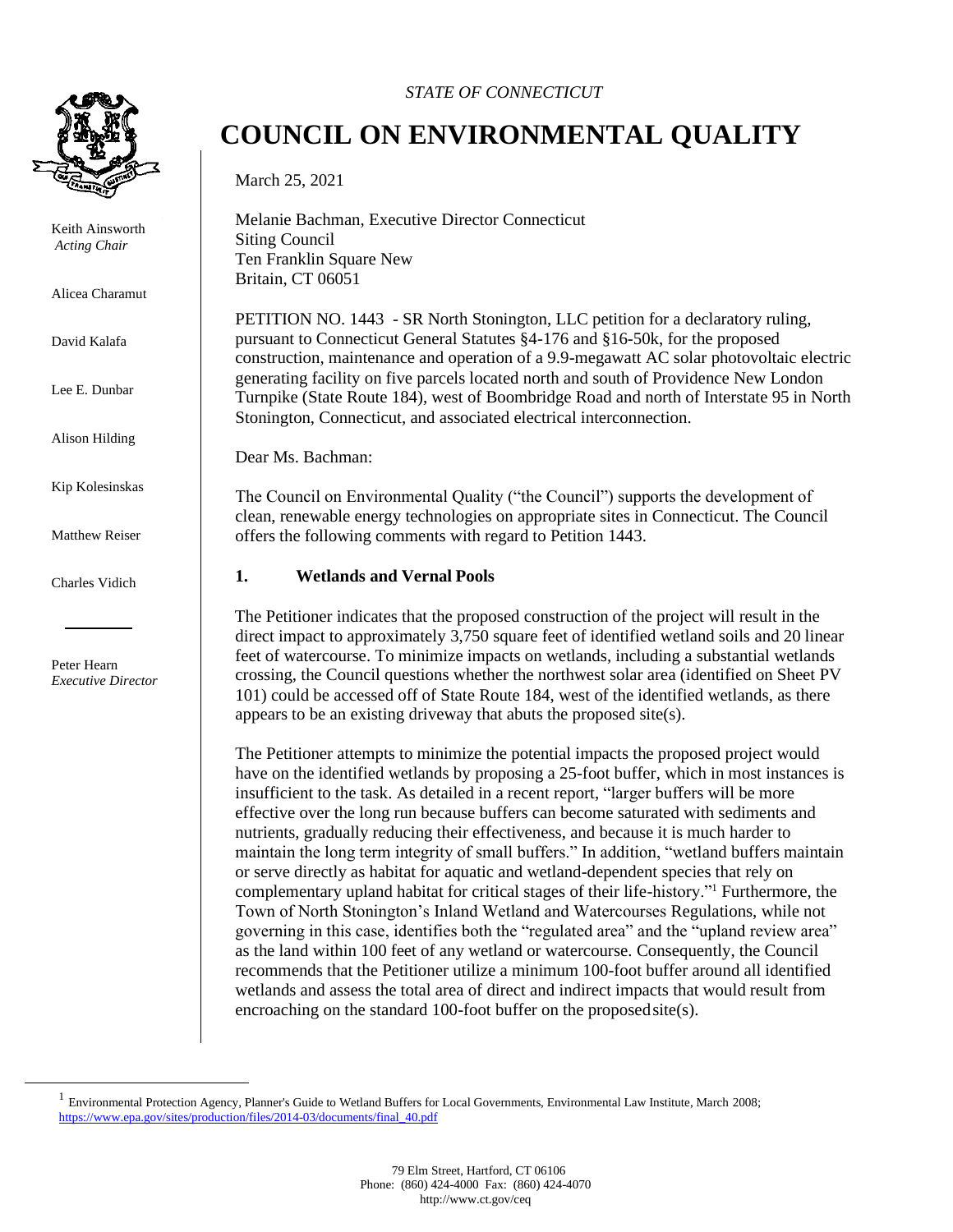## **Vernal Pools**

The Petitioner has identified eleven vernal pools within the proposed site(s); six are considered Tier I type vernal pools. For two of those Tier I vernal pools, the Petitioner indicates that 9-11% of the vernal pool envelope (VPE), which is the area within 100 feet of the delineated boundary of the vernal pool, would be impacted by the proposed project. This appears in contradiction to the Petitioner's statement that the "VPE is considered critical for vernal pool conservation as it is considered to be most protective against direct "physical" impacts of vernal pools, and are also the preferred habitat area for emerging metamorphs." Though the Petitioner asserts that construction of the proposed stormwater management basins (i.e., detention basins) would be "appropriately vegetated with native vegetation, including shrubs, so as to function as effective VPEs post-construction", the removal of vegetation adjacent to the vernal pools could have the unintended consequence of increasing the temperature of the water and eliminating a source of leaves, which constitute the base of the pool food web. Consequently, the Council recommends the following best development practices be employed:

- maintain an undeveloped forested habitat around the pool, including both canopy and understory;
- avoid barriers to amphibian dispersal (emigration, immigration);
- protect and maintain pool hydrology and water quality by maintaining a 100-foot "no- disturbance" buffer; and
- maintain a pesticide-free environment.<sup>2</sup>

The Petitioner also calculated the area of the critical terrestrial habitat (CTH), which is the area within 750 feet of the delineated boundary of the vernal pool, that would be impacted by the proposed project. The CTH, as the name implies, is critical for the survival of vernal pool obligate species because most adult vernal pool amphibians spend a very short time in breeding pools and the rest of their annual cycle is spent in adjacent uplands and wetlands. The Petitioner estimates that the CTH for all but one of the vernal pools would be impacted, with three of the Tier I vernal pools (VP1, VPE, and VPI) being significantly impacted. All of the identified pools currently have a CTH with 25 percent or less developed area; however, the amount of development within the CTH for VP1, VPE, and VPI, is proposed to increase to 43.3 percent, 35.6 percent, and 25.7 percent, respectively. Experts indicate that development pressures (buildings, impermeable surfaces, roads, lawns) on the CTH "higher than 25-30% cause declines in breeding populations" for vernal pool obligate species. Consequently, the Council recommends that there be no direct impact on the VPE for any of the vernal pools and that any development within the CTH for the identified Tier I type vernal pools be limited to no more than 25 percent of the CTH area.<sup>3</sup>

# **2. Wildlife**

The Petitioner states that it is likely that the red bat utilizes the site during the roosting season, and the possibility exists that extends to the northern long eared bat (NLEB) and that "the Project will be restricted according with 4(d) rule requirements of the Endangered Species Act ("ESA")". The Council supports the Petitioner's intention to restrict tree clearing on the proposed site(s) during bat pup season (June 1 to July 31). The Petitioner also noted the presence of three State-listed species, including the ribbon snake (Thamnophis s. sauritus), the eastern box turtle (Terrapene c. Carolina), and the spotted turtle (Clemmys guttata). The Council recommends that the Petitioner develop a preservation and habitat expansion plan to protect these State-listed species during and after construction of the proposed facility, which should be approved by the Department of Energy and Environmental Protection (DEEP) Natural Diversity Database (NBBD).

 $2$  Calhoun, A. J. K. and M. W. Klemens. 2002. Best development practices: Conserving pool-breeding amphibians in residential and commercial developments in the northeastern United States. MCA Technical Paper No. 5, Metropolitan Conservation Alliance, Wildlife Conservation Society, Bronx, New York.

<sup>&</sup>lt;sup>3</sup> Calhoun, A. J. K. and M. W. Klemens. 2002. Best development practices: Conserving pool-breeding amphibians in residential and commercial developments in the northeastern United States.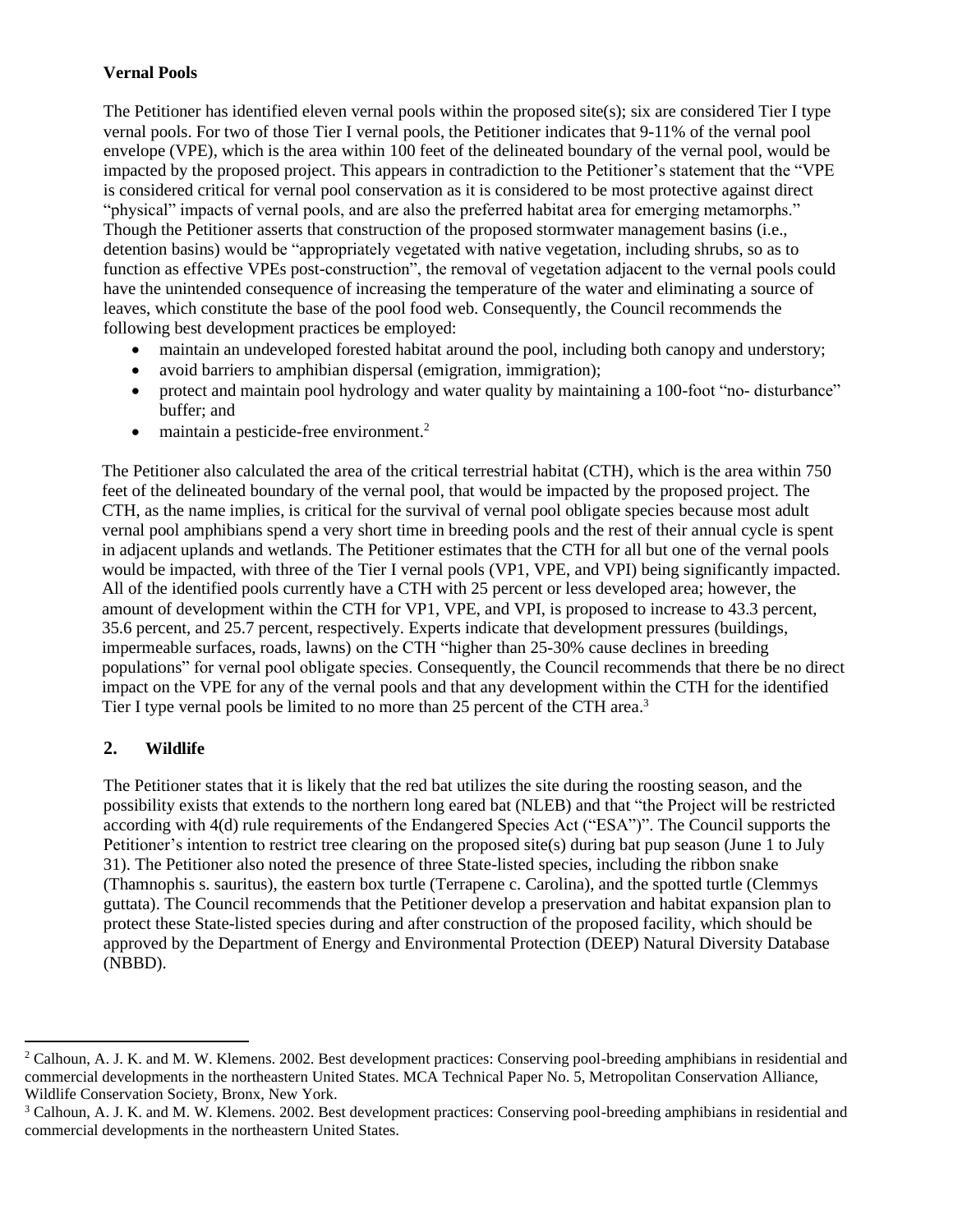## **3. Vegetation**

The Petitioner states in Exhibit M - Integrated Vegetation Management Plan (IVMP) that the proposed site(s) will use a combination of "biological control methods (Adaptive Multi-Paddock sheep grazing), mechanical, and chemical control measures as needed". The Council recommends that the Petitioner provide a detailed grazing plan for the management of vegetation on the proposed site(s). The Council is also concerned about the use of certain chemicals for vegetative management since the proposed site(s) are underlain by a municipal "Aquifer Protection Zone". According to the United States Geological Survey, which monitors water quality throughout the United States, "fertilizers and pesticides don't remain stationary on the landscape where they are applied; runoff and infiltration transport these contaminants into local streams, rivers, and groundwater."<sup>4</sup> Consequently, the Council recommends the use of organic herbicides, in accordance with integrated pest management (IPM) standards, to control vegetation while reducing runoff that might contaminate both surface water and groundwater and potentially impact nontargeted species.

## **4. Visibility**

The Petitioner states that they performed a quantitative analysis of the proposed solar project; however, neither the Petition narrative nor Exhibit Y- Quantitative and Qualitative Visual Impacts indicates how many acres (quantity) within a predefined distance would be visually impacted by the proposed facility. In addition, Exhibit Y only includes two locations, which are proximate to one another, where a projected view (photo simulation) of the proposed facility was done. The Council recommends that the Petitioner enhance the qualitative analysis by providing the number of acres within one mile of the proposed facility that would have visibility of the proposed project, if the existing vegetation is removed as proposed. Further, the Council recommends that the Petitioner expand the number of locations of the qualitative analysis to possibly include more than two locations, such as nearby residences and any state or local highways in the area, provide a map depicting the locations of the qualitative analysis with photographic simulations of what the proposed facility would look like, and indicate whether the proposed project would be visible during leaf-on and leaf-off conditions. The Council also recommends that evergreen, deer-resistant vegetation be installed along the proposed fence line, as screening, in areas where the proposed facility is proximate to, and would be visible from, existing residences.

## **5. Core Forest**

The Petitioner states that a contiguous forest block, which has an area of 13.5 acres, is not considered a core forest because it is less than 250 acres. While the Petitioner is correct that core forest is generally defined as "a contiguous block of forested land at least three-hundred feet (300') from any forest edge", the requirement that it be 250 acres or greater is incorrect. The 250-acre threshold is actually the upper limit of the definition of small core forest block, but a small core forest block area can be much smaller than 250 acres.<sup>5</sup> Therefore, the proposed project would result in the destruction of over 13 acres of core forest. The Council does not support the destruction of core forest and recommends that the Petitioner revise the proposed project or evaluate other options for the development of a renewable energy facility on land that would have limited impacts on this important environmental resource.

## **6. Stormwater**

The Petitioner states in the Stormwater Control Plan that during construction, areas exceeding eight vertical feet would be "stabilized with synthetic or vegetated mats in addition to seeding". However, the Petitioner fails to identify the distance for the vertical drop and therefore the slope is unknown. There are also references to "dewatering wastewater" and "washdown areas" that could impact surface water

<sup>4</sup> United States Geological Survey, Water Resources – Agricultural Contaminants; https://www.usgs.gov/mission-areas/water- resources/science/agriculturalcontaminants?qt-science\_center\_objects=0#qt-science\_center\_objects

<sup>&</sup>lt;sup>5</sup> Forest Fragmentation Categories Defined, Center for Land Use Education and Research (CLEAR), University of Connecticut; <https://clear.uconn.edu/%5C/projects/landscape/v2/forestfrag/measuring/categories.htm#core>